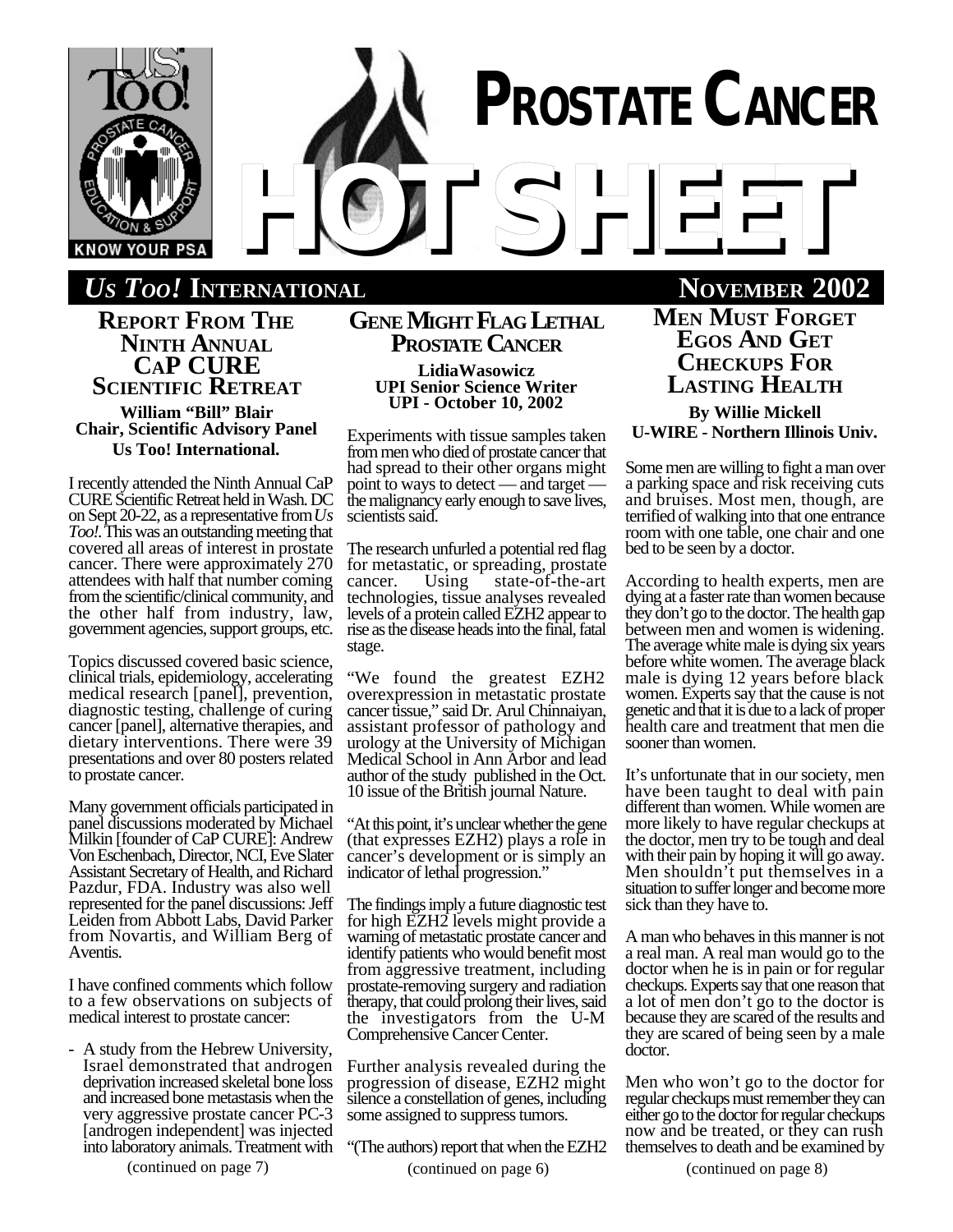### **PROSTATE CANCER PATIENT SUPPORT 1-800-80-***US TOO! US TOO!* **INTERNATIONAL**

# **PROSTATE CANCER NEWS YOU CAN USE**

*Us Too!* publishes a FREE e-mail based news service which provides updates on the latest prostate cancer related news. To subscribe or link to the archives simply visit the *Us Too!* Website: www.ustoo.org

News items contained in *Us Too!* publications are obtained from various news sources and edited for inclusion. Where available, a pointof-contact is provided.

All references to persons, companies, products or services are provided for information only, and are not endorsements. Readers should conduct their own research into any person, company, product or service, and consult with their loved ones and personal physician before deciding upon **any** course of action.



**LESS INVASIVE, MORE QUESTIONS: EXPERTS DEBATETHE BENEFITSOF LAPAROSCOPIC PROSTATE SURGERY**

*WashingtonPost.com - Oct 15, 2002* Men can decide to have their prostates removed laparoscopically, a new and much debated surgical procedure that promises to dramatically reduce pain, blood loss and the month-long convalescence typically associated with the standard operation. Instead of a single five- to 10-inch abdominal incision, the surgeon makes five half-inch cuts called ports. Fine instruments including a tiny video camera are threaded through these ports and are used to perform the surgery. The prostate is extracted through the middle port.

\* \* \* \* \* \* \* \* \* \* \* \* \* **SCREENING FOR PROSTATE CANCER IN HIGH RISK POPULATIONS** *The Journal of Urology 2002; 168(5):1980-1984*

Black men and men with a family history of prostate cancer are at a 75% to 80% higher risk for prostate cancer. On initial screening of high risk men in their fourth decade only 8% have positive screening tests; however, approximately 55% of these men have tumors, most of which are medically important with favorable prognostic features.

\* \* \* \* \* \* \* \* \* \* \* \* \* \*

#### **EFFECTOF NONSTEROIDAL ANTI-INFLAMMATORY AGENTSAND FINASTERIDE ON PROSTATE CANCER RISK** *The Journal of Urology 2002; 168(5):1985-1988*

The results suggest that finasteride could have a chemopreventive role in prostate cancer. While aspirin did not show any impact on prostate cancer risk, the role of nonaspirin nonsteroidal anti-inflammatory drugs warrants further studies.

#### \* \* \* \* \* \* \* \* \* \* \* \* \* \* **THE ACCURACYOFTHE INCREASED PSA LEVEL (>= 20 NG./ML.) IN PREDICTING PCA: IS BIOPSY ALWAYS REQUIRED?** *The Journal of Urology 2002; 168(5):1990-1993*

Serum PSA, when increased above 50 ng./ ml., is 98.5% accurate in predicting the presence of PCa on tissue biopsy. Nonetheless, since transrectal prostate biopsy has a low complication rate and is relatively well tolerated, we recommend continuing to biopsy most patients with high PSA levels. However, carefully selected elderly patients on chronic anticoagulation, with severe comorbidities or presenting with spinal cord compression may not require biopsy before androgen ablative therapy since PSA is highly accurate in diagnosing PCa at levels greater than 50 ng./ml.

\* \* \* \* \* \* \* \* \* \* \* \* \* \*

**PERCENTAGEOF POSITIVE BIOPSY CORES AS PREDICTOROF CLINICAL OUTCOME IN PROSTATE CANCER TREATED WITH RADIOTHERAPY** *The Journal of Urology 2002;*

*168(5):1994-1999* Percent positive pretreatment biopsy cores is a powerful predictor of biochemical and clinical outcome for prostate cancer treated with radiotherapy, independent of other known prognostic factors. Percent positive cores should be seriously considered as a primary factor in risk group stratification for prostate cancer.

\* \* \* \* \* \* \* \* \* \* \* \* \* \*

**PSA RESPONSE TO FINASTERIDE CHALLENGE IN MEN WITH A SERUM PSA GREATER THAN 4 NG/ML AND PREVIOUS NEGATIVE PROSTATE BIOPSY**

*UROLOGY - Volume 60 Issue 3 (September 2002) Pages 464-468*

The data in this preliminary study suggest that the magnitude of change in serum PSA after 1 year of finasteride challenge may be useful in diagnosing CaP in patients with elevated PSA levels and prior negative prostate biopsy

\* \* \* \* \* \* \* \* \* \* \* \* \* \*

**HEART DISEASE GENE LINK FOUND** Researchers at Johns Hopkins, Wake Forest, and the National Human Genome Research Institute have implicated mutations in a "heart disease gene" in hereditary prostate cancer. The findings, which offer new evidence that at least some cases of prostate cancer may begin with an infection and inflammatory response, were published online September 16, 2002, in Nature Genetics.

#### \* \* \* \* \* \* \* \* \* \* \* \* \* \* **TUMORS SMALLER, VESSELS FEWER WHEN TREATED WITH ANTISENSE HYALURONAN**

Prostate cancer cells lacking the ability to secrete hyaluronan generate smaller tumors and less neovascularization than do those that can secrete hyaluronan. As a result, medical investigators think that restricting hyaluronan could have the effect of controlling tumor kinetics such as proliferation and angiogenesis.

\* \* \* \* \* \* \* \* \* \* \* \* \* \*

P**SA PREDICTS FUTURE FOR PROSTATE CANCER PATIENTS**

Measuring prostate-specific antigen (PSA) levels in men five years after they receive radiation treatment for prostate cancer helps predict their chances for survival for several years. That's the finding of a new study in the October International Journal of Radiation Oncology. Men who have very low PSA levels at the five-year mark have low odds of suffering a relapse of prostate cancer at 10 years and beyond, the study says.

COPYRIGHT 2002, *US TOO!* INTERNATIONAL, INC.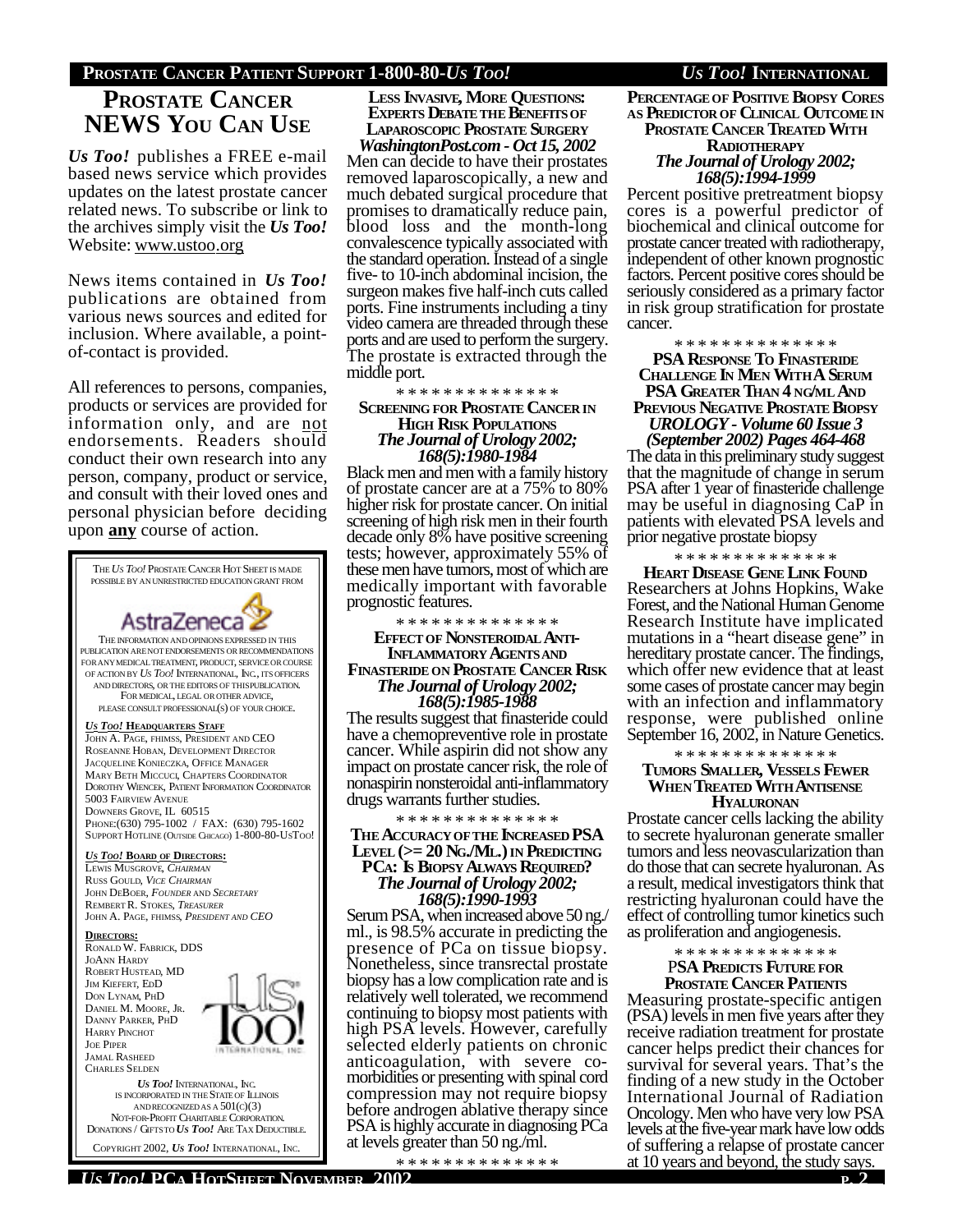#### *US TOO!* **INTERNATIONAL VISIT US ON THE INTERNET AT WWW.USTOO.ORG**

#### \* \* \* \* \* \* \* \* \* \* \* \* \* \* **PSA BOUNCE PHENOMENON AFTER EXTERNAL BEAM RADIATION FOR CLINICALLY LOCALIZED PCA** *The Journal of Urology 2002; 168(5):2001-2005*

Of men with prostate cancer treated with external beam radiation therapy 12% experienced a transient increase in PSA (PSA bounce) followed by a return to prebounce levels after radiation. The PSA bounce phenomenon was not predictive of time to biochemical recurrence.

\* \* \* \* \* \* \* \* \* \* \* \* \* \*

#### **NEOADJUVANT THERAPY BEFORE RADICAL PROSTATECTOMY FOR CLINICAL T3/T4 PCA: 5-YEAR FOLLOWUP, PHASE II SOUTHWEST ONCOLOGY GROUP STUDY 9109** *The Journal of Urology 2002; 168(5):2016-2019*

Neoadjuvant hormonal therapy followed by radical prostatectomy is reasonable and appropriate for clinical stage T3 prostate cancer. A progression-free and overall 5 year survival of 70% and 90%, respectively, compares favorably to Radiation Therapy Oncology Group neoadjuvant trial outcomes for this stage of prostate cancer.

#### \* \* \* \* \* \* \* \* \* \* \* \* \* \* **SERUM LEVELS OF INSULIN-LIKE GROWTH FACTOR-1 AND INSULIN-LIKE GROWTH FACTOR-1 BINDING PROTEINS AFTER RADICAL PROSTATECTOMY** *The Journal of Urology 2002; 168(5):2249-2252*

Increased levels of IGF-1 and IGF-1 binding proteins were unexpected after prostatectomy. This result makes it extremely unlikely that secretion from the prostate, even if it contains cancer, affects serum levels of these proteins. The implication of these findings is that endocrine production of IGF-1 is a factor in prostate cancer risk. Therefore, strategies to lower serum IGF-1 may be potentially useful.

\* \* \* \* \* \* \* \* \* \* \* \* \* \*

#### **THE PROSPECTS OF RETINOIDS IN THE TREATMENT OF PROSTATE CANCER** *Anti-Cancer Drugs 2002; 13(8):781-790*

Aggressive, androgen-independent, metastatic prostate cancer is incurable, and the search for new therapies has been directed towards identifying agents that block proliferation and induce differentiation and/or apoptosis of prostate cancer cells. Retinoid receptor agonists, such as all-trans retinoic acid, can induce apoptosis of PCa cells, but clinical studies have demonstrated only mild to moderate efficacy. Retinoic acid receptor antagonists are a new class of retinoids, and pre-clinical studies have shown that

they potently inhibit the growth of prostate cancer cells and induce apoptosis.

\* \* \* \* \* \* \* \* \* \* \* \* \* \*

#### **ENHANCED RADIATION SENSITIVITY IN PCA BY INHIBITION OF THE CELL SURVIVAL PROTEIN CLUSTERIN** *Clin Cancer Res 2002 Oct; 8(10):3276-84*

Findings support the hypothesis that clusterin acts as a cell survival protein that mediates radioresistance through the inhibition of apoptosis. In vivo results further suggest that inactivation of clusterin using ASO technology might offer a novel strategy to improve results of radiation therapy for prostate cancer patients.

\* \* \* \* \* \* \* \* \* \* \* \* \* \* **A RANDOMIZED, PLACEBO-CONTROLLED TRIAL OF ZOLEDRONIC ACID IN PATIENTS WITH HORMONE-REFRACTORY**

#### **METASTATIC PROSTATE CARCINOMA** *Journal of the National Cancer Institute, Vol. 94, No. 19, 1458-1468, October 2, 2002*

Zoledronic acid at 4 mg reduced skeletalrelated events in prostate cancer patients with bone metastases

\* \* \* \* \* \* \* \* \* \* \* \* \* \*

#### **SUPERIOR EFFECTIVENESS OF IBUPROFEN COMPARED WITH OTHER NSAIDS FOR REDUCING THE SURVIVALOF HUMAN**

#### **PROSTATE CANCER CELLS** *Cancer Chemother Pharmacol (2002) 50: 277-284*

Observations support the use of ibuprofen in future in vivo studies and in clinical trials designed to test the effectiveness of NSAIDs against human prostate cancer.

\* \* \* \* \* \* \* \* \* \* \* \* \* \*

#### **OBESITY DURING YOUTH INCREASES RISK OF CANCER MORTALITY AT OLDER AGE**

Research in The Journal of Epidemiology and Community Health shows that young adults with obesity problems have a greater chance of dying from cancer compared with thinner people.

#### \* \* \* \* \* \* \* \* \* \* \* \* \* \*

#### **PATIENTS WITH METASTATIC HORMONE-RESISTANT PROSTATE CANCER BENEFIT FROM WEEKLY EPIRUBICIN THERAPY** *Brit J CancerE2002;87:720-5*

Weekly administration of epirubicin chemotherapy may have swift and lasting palliative results and may positively effect quality of life (QoL) and survival for patients with metastatic hormone-resistant prostate cancer (HRPC), research shows. Overall, the therapy was well tolerated. Researchers observed grade 3 neutropenia in 8% of the patients, grade 3 anemia in 7% of patients, and grade 3 thrombocytopenia in 3% of the patients.

\* \* \* \* \* \* \* \* \* \* \* \* \* \*

**PROSPECTIVE RANDOMISED TRIAL COMPARING DIETHYLSTILBOESTROL AND FLUTAMIDE IN THE TREATMENT OF HORMONE RELAPSED PROSTATE CANCER** *International Journal of Urology - Volume 9 Issue 8 Page 431 August 2002*

In HRPC, treatment with stilboestrol is associated with a greater PSA fall and an increase in median survival when compared to flutamide treatment.

\* \* \* \* \* \* \* \* \* \* \* \* \* \*

#### **CANCER TREATMENT LESSENS CHANCE OF SIDE EFFECTS**

*Ft Worth Star Telegram - Sept 30 '02* Doctors are testing a more precise radiation beam to treat prostate cancer with far less damage to nearby healthy cells and potentially decreasing the chance of side effects such as impotence, according to a report in the Orlando Sentinel. The machine is called the Novalis Shaped Beam Surgery system, which is based on an existing radiation approach called intensity modulated radiation therapy, or IMRT.

#### \* \* \* \* \* \* \* \* \* \* \* \* \* \* **EMERGING ROLE OF ADJUVANT HORMONAL THERAPY** *Urology 2002 Sep;60(3 Suppl 1) 13-20; discussion 21*

Recent years have seen a downward shift in the most common disease stage at diagnosis and in the age of patients diagnosed with prostate cancer. Although younger men with clinically localized disease are generally offered radiotherapy or radical prostatectomy, such treatment does not always produce a cure. Adjuvant hormonal therapy (medical or surgical castration) has been shown to extend progression-free survival in both the radiotherapy and surgical settings, and overall survival benefits have also been demonstrated in some studies. However, castration is associated with sexual dysfunction that may be unacceptable, particularly among younger patients.

#### \* \* \* \* \* \* \* \* \* \* \* \* \* \*

#### **THE ROLE OF ANDROGEN DEPRIVATION THERAPY COMBINED WITH PROSTATE BRACHYTHERAPY**

#### *Urology 2002 Sep;60(3 Suppl 1): 39-44; discussion 44*

Several prospective randomized clinical trials have demonstrated improved outcomes in men receiving androgen deprivation therapy (ADT) in combination with definitive local therapy (external-beam radiotherapy or surgery). ADT is commonly combined with prostate brachytherapy (PB) to 'downsize" the prostate gland. No substantial effects of ADT on disease-free

(continued on page 4)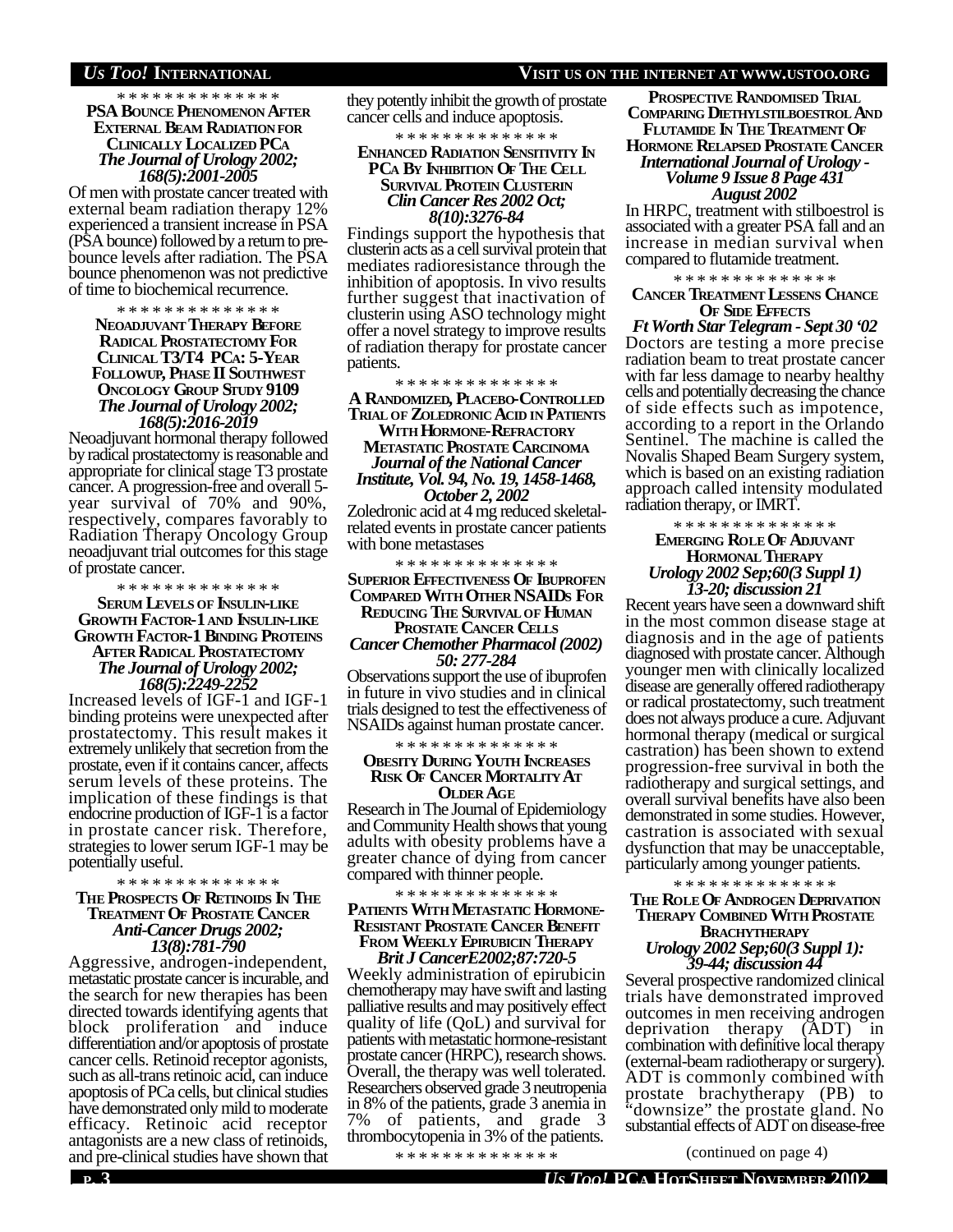#### **PROSTATE CANCER PATIENT SUPPORT 1-800-80-***US TOO! US TOO!* **INTERNATIONAL**

### **NEWS YOU CAN USE** (continued from page 3)

survival are apparent. Prospective randomized trials of PB and ADT are required.

#### \* \* \* \* \* \* \* \* \* \* \* \* \* \* **ANTIANDROGEN MONOTHERAPY: INDICATIONS AND RESULTS**

*Urology 2002 Sep;60(3 Suppl 1):64-71* Many patients with prostate cancer for whom hormonal therapy is indicated are still physically and sexually active; quality of life is therefore a vital issue when considering treatment options. Traditional castration-based therapies, although effective, have implications with respect to quality of life, causing loss of libido, impotence, fatigue, and reduced bone mineral density. Monotherapy with a nonsteroidal antiandrogen is an attractive therapeutic alternative to castration, offering effective therapy with potential quality-of-life benefits. Of the available nonsteroidal antiandrogens, bicalutamide has been most extensively evaluated in the monotherapy setting. Mature combined data (56% mortality) from 2 large randomized studies show no statistically significant difference in overall survival between bicalutamide 150-mg monotherapy and castration in patients with locally advanced, nonmetastatic (stage M0) disease. Survival outcome in patients with metastatic (stage M1) disease (43% mortality) favored castration, although the difference in median survival between the groups was only 6 weeks. Bicalutamide 150-mg monotherapy was associated with significant advantages compared with castration, in terms of sexual interest and physical capacity, in patients with either M0 and M1 stage disease. Data from a small subgroup of patients with stage M0 disease suggest that bicalutamide may also reduce the risk of osteoporosis compared with castration. Long-term therapy with bicalutamide 150-mg monotherapy is generally well tolerated, with a predictable side-effect profile. The most common side effects are male breast pain and gynecomastia. Emerging evidence also supports the use of bicalutamide 150 mg, both as immediate monotherapy and as adjuvant therapy in early stage (localized or locally advanced) prostate cancer.

### \* \* \* \* \* \* \* \* \* \* \* \* \* \*

**PROGNOSTIC VALUE OF BONE SCAN IN PATIENTS WITH METASTATIC PROSTATE CANCER TREATED INITIALLY WITH ANDROGEN DEPRIVATION THERAPY** *J Urol 2002 Oct;168(4):1423-1426* Classifying bone scans according to the site of metastases (axial versus

appendicular) had many advantages. It is easy to understand and helps urologist better predict the patient prognosis. Axial metastases carries a better prognosis than appendicular metastasis.

#### \* \* \* \* \* \* \* \* \* \* \* \* \* \*

#### **PHOTODYNAMIC THERAPY FOR PROSTATE CANCER RECURRENCE AFTER RADIOTHERAPY: A PHASE I STUDY**

*J Urol 2002 Oct;168(4):1427-1432* Photodynamic therapy is a new option that

could be suitable for organ confined prostate cancer recurrence after radiotherapy. With more precise light dosimetry, it may be possible to destroy essentially all glandular tissue within the prostate with few complications. These results suggest that photodynamic therapy merits further investigation.

\* \* \* \* \* \* \* \* \* \* \* \* \* \*

#### **LONG-TERM DURABILITY OF PSA FAILURE-FREE SURVIVAL AFTER RADIOTHERAPY FOR LOCALIZED PROSTATE CANCER** *Int J Radiat Oncol Biol Phys 2002 Oct 1;54(2):420*

When PSA levels remain low  $\langle 2 \text{ ng/mL} \rangle$ 5 years after EBRT, the great majority of patients will be biochemically disease free at 10 years. The hazard rates of biochemical progression in the 6-10 years after treatment are low and are comparable to those published for prostatectomy series.

\* \* \* \* \* \* \* \* \* \* \* \* \* \*

#### **CONTROVERSIES IN THE SYSTEMIC MANAGEMENT OF PATIENTS WITH EVIDENCEOF BIOCHEMICAL FAILURE FOLLOWING RADICAL PROSTATECTOMY** *Cancer Treatment Reviews; p 189-194,*

*Volume 28, Number 4, August 2002* The management of patients with evidence of a detectable prostate-specific antigen (PSA) following prostatectomy is an increasingly common and difficult issue for patients and clinicians alike. In the setting in which biochemical failure is believed representative of early systemic failure, therapeutic options primarily involve the use of hormonal therapy. Extrapolating results of early vs. delayed hormonal therapy from studies of patients with more advanced prostate cancer is problematic. Antiandrogen monotherapy and intermittent androgen deprivation are increasingly popular approaches, although their ultimate utility remains unproven. This patient subset is an optimal one in which to conduct clinical trials to both define the role of hormonal therapy and to investigate novel, non-hormonal approaches. The most appropriate therapeutic intervention for patients with evidence of biochemical failure following

radical prostatectomy remains undefined.

\* \* \* \* \* \* \* \* \* \* \* \* \* \* **HIGH-FREQUENCY DOPPLER US IMAGING FOR PROSTATE CANCER DETECTION**

#### *Radiology 2002;225:71-77*

Targeted biopsy performed on the basis of high-frequency color or power doppler findings will miss a substantial number of cancers detected with sextant biopsy.

#### \* \* \* \* \* \* \* \* \* \* \* \* \* \* **LABORATORY STUDY EXPLAINS CLINICAL PROMISE OF**

**ANTIANGIOGENESIS CANCER DRUG** For nearly 5 years, doctors at the University of Michigan Comprehensive Cancer Center have noted promising cancer-slowing results from early clinical trials of a drug that lowers the level of copper in cancer patients' blood. Now, new U-M laboratory research results are telling them exactly how that experimental drug works, and showing them its cancerfighting potential on a cellular level. The findings, published in Cancer Research, have implications for the approach to cancer treatment known as antiangiogenesis. The paper describes how the drug - tetrathiomolybdate, or TM - keeps tumor cells from sending signals that spur the formation of new blood vessels. By keeping copper low and blocking the NFkB signaling pathway, the researchers believe, TM blocks the angiogenesis that lets cancer grow and spread.

#### \* \* \* \* \* \* \* \* \* \* \* \* \* \* **ATHEROSCLEROSIS GENE INCREASES SUSCEPTIBILITY TO PROSTATE CANCER** *The LANCET - Volume 360 , Issue 9337 , Pages 928*

The macrophage scavenger receptor 1 gene (MSR1), which predisposes to atherosclerotic plaque formation in arteries, has been implicated in nonhereditary prostate cancer in a study published this week. William Isaacs (Johns Hopkins Medical Institutions, Baltimore, MD, USA), Jianfeng Xu (Wake Forest University, Winston-Salem, NC, USA), and colleagues identified seven specific mutations in the MSR1 gene that are associated with prostate cancer in men of both African American and European descent.

\* \* \* \* \* \* \* \* \* \* \* \* \* \*

**PSA CUTOFF OF 2.6 NG/ML FOR PROSTATE CANCER SCREENING IS ASSOCIATED WITH FAVORABLE PATHOLOGIC TUMOR FEATURES** *UROLOGY - Volume 60 Issue 3 (September 2002) Pages 469-473* The use of a 2.6-ng/mL PSA threshold (continued on page 8)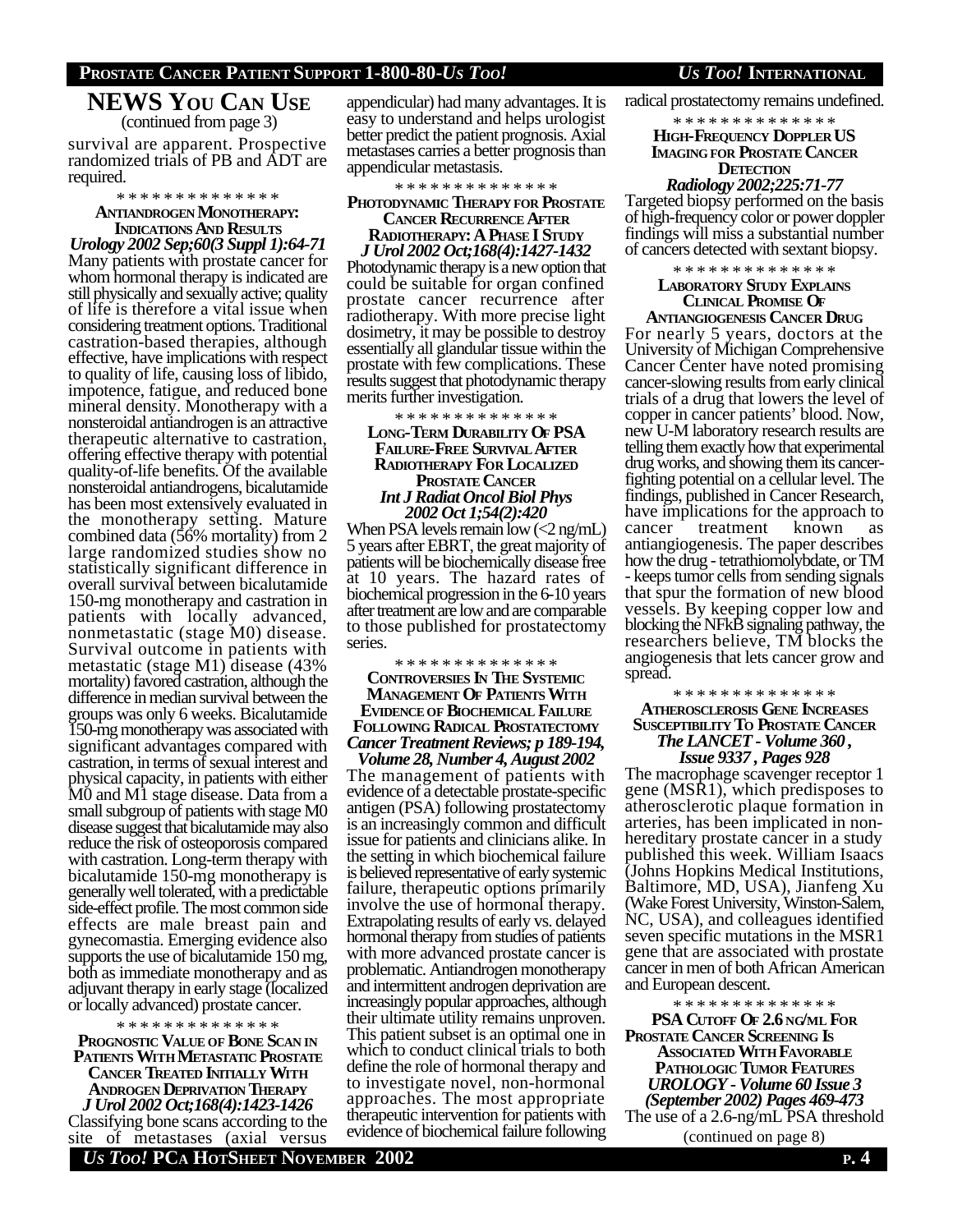# **ERECTILE DYSFUNCTION UPDATES**

#### **FAINTING RISK WITH VIAGRA, BLOOD-PRESSURE DRUGS LABEL WARNS AGAINST TAKING BOTH WITHIN A FOUR-HOUR PERIOD**

*USA TODAY - September 26, 2002* Taking Viagra within four hours of taking an alpha-blocker, a group of drugs used to treat high blood pressure and enlarged prostates, could cause fainting, according to a new precaution listed on the impotence pill's label. Viagra itself lowers blood pressure. Since it came on the market 4 years ago, its label has warned that men on any nitrate drug, such as nitroglycerin, should never take Viagra because their blood pressure could drop dangerously low.

#### \* \* \* \* \* \* \* \* \* \* \* \* \* \* **LEVITRA MAY BE SUCCESSFUL RIVAL FOR VIAGRA IN TREATING**

**ERECTILE DYSFUNCTION** Bayer AG and GlaxoSmithKline Plc's Levitra (vardenafil), a potential rival for Pfizer Inc.'s Viagra (sildenafil), has demonstrated promising results in several clinical studies, according to data released by Bayer and GSK. A study presented in Montreal, Canada, at the World Congress of the International Society for Sexual and Impotence Research assessed 805 men with erectile dysfunction. After 12 weeks of treatment, as much as 71 percent of patients who had undergone patients who had undergone prostatectomy demonstrated a statistically significant improvement in erections as compared with 12 percent of men on placebo. In addition, a small subset of patients experienced a significant decrease in depressive symptoms in prostatectomy patients.

\* \* \* \* \* \* \* \* \* \* \* \* \* \* **A DOUBLE-BLIND CROSSOVER STUDY EVALUATINGTHE EFFICACY OF KOREAN RED GINSENG IN PATIENTS WITH ERECTILE DYSFUNCTION: A PRELIMINARY REPORT** *The Journal of Urology 2002; 168(5):2070-2073*

Data show that Korean red ginseng can be an effective alternative for treating male erectile dysfunction.

\* \* \* \* \* \* \* \* \* \* \* \* \* \*

### **NEW STRATEGIES IMPROVE SUCCESS OF ORAL ED THERAPY**

*Urology Times - October 1, 2002* Men with erectile dysfunction who fail initial treatment with sildenafil citrate (Viagra) are seeing varying degrees of improvement when therapy is supplemented with other agents, vacuum devices, or education and counselling.

#### **PSYCHOLOGICAL IMPACT OF ERECTILE DYSFUNCTION: VALIDATIONOFA NEW HEALTH RELATED QUALITY OF LIFE**

#### **MEASURE FOR PATIENTS WITH ERECTILE DYSFUNCTION**

Two new scales were developed to measure the psychological impact of erectile dysfunction and they showed good reliability and validity. These new scales, named the Psychological Impact of Erectile Dysfunction instrument, comprehensively capture the psychological effect of erectile dysfunction on health related quality of life, which is not adequately assessed by existing patient centered measures of erectile function.

\* \* \* \* \* \* \* \* \* \* \* \* \* \*

#### **PATIENT REPORTED SEXUAL FUNCTION FOLLOWING LAPAROSCOPIC RADICAL PROSTATECTOMY** *The Journal of Urology 2002; 168(5):2078-2082*

The overall rate of patients who had erections preoperatively and maintained erections after surgery (53.8%) is comparable to the results for open surgery. Patients with bilateral preservation did better than those with unilateral preservation. Preliminary results show a promising rate of potency at 1 year after laparoscopic radical prostatectomy.

\* \* \* \* \* \* \* \* \* \* \* \* \* \*

#### **DEFINING SEXUAL OUTCOMES AFTER TREATMENTFOR LOCALIZED PROSTATE**

#### **CARCINOMA** *Cancer - Volume 95, Issue 8, 2002. Pages: 1773-1785*

The great majority of men who survive prostate carcinoma do not achieve a return to functional sexual activity in the years after treatment. The priorities a man places on sexuality and on having a sexually functional partner are important factors in sexual satisfaction at follow-up, over and above the influence of age and medical factors.

\* \* \* \* \* \* \* \* \* \* \* \* \* \*

#### **NEW TITANTM PENILE IMPLANT DESIGNED FOR MENWITH DRUG RESISTANT ERECTILE DYSFUNCTION LAUNCHED ATTHE INTERNATIONAL SOCIETYFOR SEXUAL AND IMPOTENCE**

**RESEARCH IN MONTREAL** Over 10 Million Men Unresponsive to Viagra(r) and Other Drugs Can Now Treat Their Erectile Dysfunction — A new penile implant designed to treat men living with drug resistant Erectile Dysfunction (DRED) was introduced in Montreal to doctors attending the 10th World Congress of the International Society for Sexual and Impotence Research (ISSIR). The Titan Penile ImplantTM,

manufactured by Mentor Corporation of Santa Barbara, CA

\* \* \* \* \* \* \* \* \* \* \* \* \* \*

#### **GUILFORD PHARMACEUTICALS REPORTS POSITIVE RESULTS WITH**

#### **NEUROIMMUNOPHILIN LIGANDS IN MODELSOF POST-PROSTATECTOMY ERECTILE DYSFUNCTION**

Guilford Pharmaceuticals Inc. announced that its novel neuroimmunophilin ligand, GPI 1485, has demonstrated substantial neuroprotective and neuroregenerative activity in preclinical models of postprostatectomy erectile dysfunction. Neuroimmunophilin ligands are orally administered drugs which have shown an ability to promote the regeneration and protection of both central and peripheral nerves. The researchers concluded that treatment with FK506, or other neuroimmunophilin ligands, may offer significant neuroprotection, and enhance preservation of penile innervation and erectile function following radical prostate surgery.

> \* \* \* \* \* \* \* \* \* \* \* \* \* \* **ERECTILE DYSFUNCTION:**

#### **ASK THE EXPERT SIDE EFFECTS OF TRIMIX THERAPY** *Medscape Urology 4(2), 2002*

*Question:* I have a patient who is using Triple P as intercavernosal injection for erectile dysfunction. He found an article describing possible side effects (not Peyronie's) such as scarring and fibrosis. Is there evidence or concern for this outcome?

*Response* from Wayne J. G. Hellstrom, MD, FACS, 09/25/2002:

Over the past 2 decades, self-injection therapy has proven to be both safe and efficacious, and is considered the best second-line drug therapy for the management of erectile dysfunction. The 3 vasoactive agents commonly used alone or in combination are papaverine, phentolamine, and prostaglandin E1 (PGE1 alprostadil). PGE1 (Edex/Viridal; Schwarz Pharma; Monheim, Germany, or Caverject; Pharmacia Corporation; Peapack, New Jersey) is the most widely used vasoactive agent because it is FDAapproved and the most researched. In the event of pain, which occurs in 30% of patients taking PGE1, or inadequate penile rigidity, clinicians may resort to off-label synergistic combinations, such as papaverine and phentolamine (bimix), or papaverine, phentolamine, and PGE1 (trimix). Fibrotic reactions with intracavernous injection therapy have been observed since the early 1980s. A

(continued on page 8)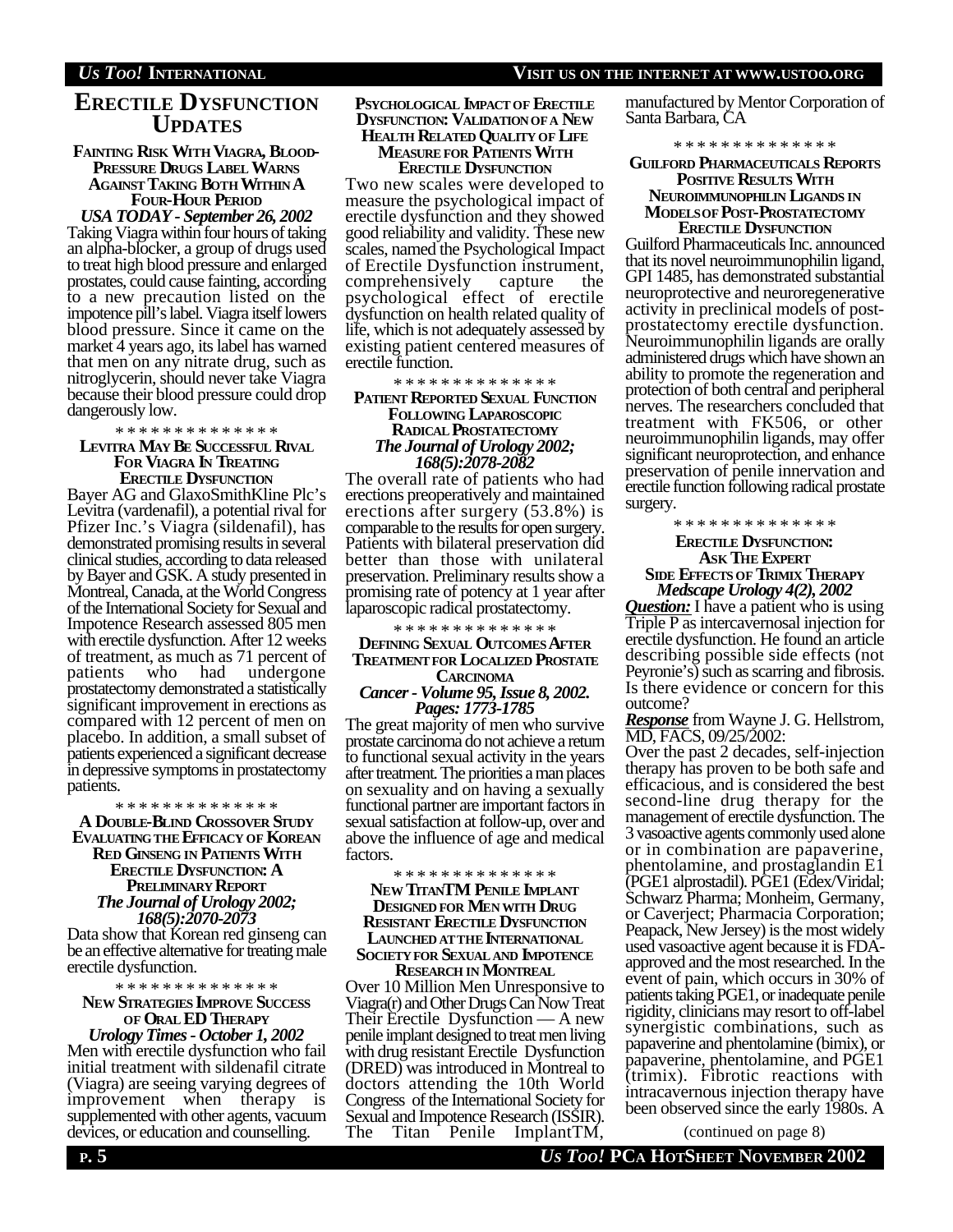### **PROSTATE CANCER PATIENT SUPPORT 1-800-80-***US TOO! US TOO!* **INTERNATIONAL**

### **GENE FLAG FOR PCA** (continued from page 1)

gene is activated in prostate cancer cells, a substantial number of other genes are shut down," said Bruce Zetter and Jacqueline Banyard of Children's Hospital in Boston, who analyzed the findings in a commentary.

"If some of the products of these genes suppress tumor development, their repression by EZH2 could accelerate a tumor's progress towards metastasis."

If that is the case — which the scientists think likely — the protein could serve as a therapeutic target, they said.

"This is a fabulous scientific finding," Zetter, who is also professor of cancer biology at Harvard Medical School, told United Press International. "It's one that's going to make people who study metastasis take a new view of how the process works, and it's going to give us new insights into how tumors actually metastasize."

It will take additional time and testing before patients might benefit from the work, Zetter cautioned. "This is still a research tool," he said.

Cancer begins when, for little-understood reasons, a normal cell turns aberrant. In the prostate gland — a chestnut-sized organ at the base of the bladder that maintains proper function of the male reproductive tract — timid tumor cells can acquire malignant aggressiveness in a complex process that spans years, even decades. As the body's lines of defense — including control of cancer-related genes that can swiftly switch on or off fall by the wayside, the malignancy gains momentum.

Buoyed by a series of mutations that infuse them with increasing pugnacity, the wayward cells march through several phases, from the benign, when they cause no harm, to the invasive, when they start making trouble, to the metastatic, when they spread dangerously to distant organs, to the lethal, when they become unstoppable.

At the moment, doctors have no way to determine accurately which patients will follow which course. "With the existing markers, it is difficult to predict whether a clinically detected prostate cancer will progress," Chinnaiyan told UPI.

The new study, the first to link EZH2 to

solid tumors, suggests physicians might be able to make such a potentially lifesaving distinction by gauging the protein's levels.

"Over the past 50 years, there has been no significant improvement in clinical outcome for men diagnosed with advanced prostate cancer and no way to tell ahead of time which cancers will spread and which cancers will remain localized," said Mark Rubin, now an associate professor of pathology at Brigham and Women's Hospital and director of the Dana Farber Harvard Cancer Center Tissue Microarray Core in Boston.

"It is exciting to think that we may have finally found something to help the 30,000 men who die every year from metastatic prostate cancer."

An estimated 189,000 men will be diagnosed with PCa and some 30,200 will die of the disease in the United States this year. Only lung cancer is a greater cancer killer of US men. Worldwide, PCa is the sixth most common malignancy, touching an estimated 30 percent of men over 50. Reported prevalence varies greatly around the globe. As an example, the U.S. PCa rate is 120 times higher than China's.

That may be due, in part, to Americans' widespread use of screening techniques such as the PSA test, which measures the amount of prostate-specific antigen — a prostate-produced protein — in the blood. High levels could indicate cancer, although often they also portend a benign condition called prostatic hyperplasia an enlarged prostate. High PSA also could indicate prostatitis, an inflammation of the gland. Both are treatable conditions common among older men. In fact, twothirds of men with elevated PSA do not have prostate cancer.

By the same token, low PSA levels do not necessarily point to a clean bill of health, with a quarter of men with a cancerous prostate getting a normal reading.

Such uncertainties prompted scientists to voice concern at the 2001 European Cancer Conference in Lisbon that widespread introduction of the PSA test could lead to unnecessary, risky operations.

Extensive screening — the cancer society recommends an annual PSA test starting at age 50 and earlier in high-risk groups — has improved detection of prostate malignancy significantly. Even though many of the cancers are slow-growing tumors in the elderly that pose little threat to life, a large number of men opt for treatment that can leave them impotent, incontinent or both.

The other option — "watchful waiting" — entails checkups every few months to see whether the tumor is aggressive enough to warrant prostate removal or radiotherapy.

"It is now hard to tell which patients should be observed by watchful waiting and which should be treated with surgery and radiation," Zetter said.

Scientists hope future tests based on EZH2 and other cancer biomarkers will ease the problem.

In their experiments, the investigators found the EZH2-based crystal ball of disease progression was significantly more accurate than such staples of prediction as PSA, which indicates how much cancer is present; the Gleason score, which indicates how fast the cancer is growing; and tumor stage, which indicates where the cancer is located.

EZH2's cancer connection emerged in studies comparing 1,000 tissue samples ranging from normal to lethally cancerous. Of these, 400 came from patients who died from hormone-refractory metastatic prostate cancer, advanced disease that despite hormone treatment regroups and returns with a deadly vengeance.

To glean an overall genetic picture of EZH2's machinations, the researchers relied on new DNA microarray technology that is reshaping molecular biology by enabling investigators to monitor the complex interactions among thousands of genes simultaneously.

The analysis showed EZH2 repressed 163 genes in tissue with early prostate cancer. When the protein was restrained, the scientists noted a dramatic drop in cancer cell growth.

"Results provide new insight into the role of one particular protein, EZH2, in tumor biology and in so doing reveal a potential new mechanism underlying tumor progression" said Zetter and Banyard.

Concluded Chinnaiyan, "This work will lay the foundation for the discovery of novel diagnostic and prognostic markers as well as therapeutic targets for this common disease.

*US TOO!* **PCA HOTSHEET NOVEMBER 2002 P. 6**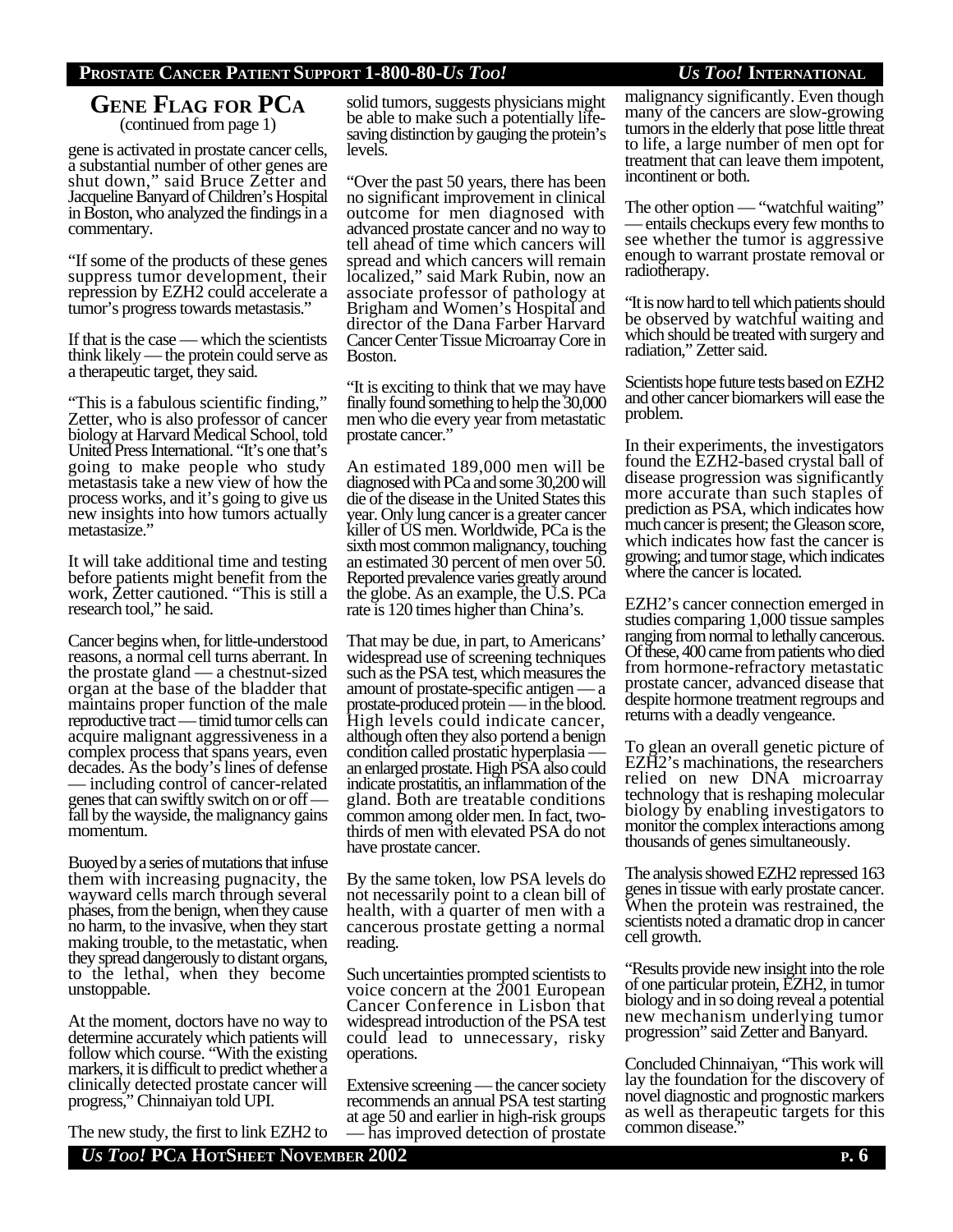#### *US TOO!* **INTERNATIONAL VISIT US ON THE INTERNET AT WWW.USTOO.ORG**

# **CAP CURE**

(continued from page 1)

Zoledronic acid inhibited bone loss, bone metastasis, and prolonged survival. These experimental observations support the view that pre-emptive use of Bisphonates [Zoledronic acid] may prevent bone metastasis in aggressive prostate cancer.

- Pro PSA is a newly developed test to detect prostate cancer with a low serum PSA, ie.2.5-4 ug.ml. Pro [precursor] PSA is a unique form of PSA that is highly associated with prostate cancer where as free and conjugated PSA shows little or no diagnostic value for 2.5-4 PSA values.
- The effect of a non-antibiotic Tetracycline on metastasis of prostate cancer was studied. The compound CMT-3 inhibits proliferation of prostate cancer cells, [Metalloproteinase], reduced the incidence of bone metastasis by 80%, and increased survival in laboratory rats injected with prostate cancer cells. This drug is currently in Phase I and II clinical trials which means it may become available for widespread use in the near future!
- A preclinical trial evaluated the effect of Doxirubicin laden thermostable liposome [fat globules] on solid tumors. The Doxirubicin/Liposome moiety is injected intravenously and heat is applied externally over the area [tumor] to be treated. This causes the release of the chemotherapy at the defined target sparing normal tissue from toxicity. Experimentally this treatment caused complete regression in 11 of 11 tumors. A Phase 1 human trial will start this October at Roswell Park.
- The effect of Halofunginone a specific inhibitor of Collagen Type 1 synthesis was tested on several human prostate cancers in vitro. Halofunginone inhibits PSA and prostate cancer growth. Of particular interest is that this compound completely inhibits PC-22 a neuroendocrine small cell carcinoma for which there is no definitive treatment and is invariably fatal. In addition Halofunginone inhibits blood vessel growth. This drug is currently approved by the FDA for veterinary use and has a "special use" for Scleroderma. A Phase 1 trial has been done and found to be safe and well tolerated at therapeutic dose levels. This very exciting drug may

be in clinical use in the near future.

This is a very brief first impression and I hope it reveals my enthusiasms for CaP CURE as an organization that is focused on the needs of prostate cancer patients emphasizing translation from the laboratory to the patient.

I will be writing a complete report on the scientific presentations from the CaP CURE retreat in the near future.

#### *OTHER ANNOUNCEMNETS FROM THE 2002 CaP CURE SCIENTIFIC RETREAT*

#### **ATRIX PRESENTS RESEARCH RESULTS FOR FOUR-MONTH PROSTATE CANCER PRODUCT**

*PR Newswire - Sept. 26, 2002* Atrix Laboratories, Inc. announced Phase III clinical results for the company's Eligard(TM) 30mg (leuprolide acetate for injectible suspension) prostate cancer treatment. "Participants focused on the unique attributes of the Atrigel(R) drug delivery system used in the Eligard products. Most were interested in the small volume of the injection and the data which shows that Atrigel can consistently deliver sustained-levels of leuprolide acetate for four months. They also expressed excitement about a potential new option in treatment for advanced prostate cancer." said Dr. Stephen Warren, vice president of research and development. Eligard 30 mg, in the Atrigel $(R)$  drug delivery technology was developed to deliver leuprolide acetate over four months to lower testosterone levels in men with advanced prostate cancer. Independent studies have shown that Atrix received approvals from the FDA for its Eligard 7.5mg one-month product and Eligard 22.5mg three-month product in January and July 2002, respectively.

\* \* \* \* \* \* \* \* \* \* \* \* \* \*

#### **DENDREON ANNOUNCES PROMISING PROVENGE PHASE III CLINICAL TRIAL RESULTS WHICH DEMONSTRATE FIRST EVIDENCEOF CLINICAL EFFICACYOF CANCER VACCINE IN PROSTATE CANCER**

*Business Wire - Sept. 20, 2002* Dendreon Corporation announced the promising results of its first Phase III trial of Provenge(TM) (APC 8015), the company's investigational vaccine for the treatment of hormone resistant prostate cancer. Eric J. Small, M.D., professor of medicine and urology at the University of California San Francisco

and the trial's principal investigator, provided the first scientific presentation of the latest data on Provenge, which to date has been studied in trials enrolling more than 400 patients. Provenge is based on a new biologic approach that uses the body's own immune system to treat men suffering from the most advanced form of prostate cancer. The results showed that men with hormone resistant prostate cancer who have a Gleason score of 7 or less, which accounts for approximately 75 percent of hormone resistant patients, significantly benefited from Provenge treatment.

\* \* \* \* \* \* \* \* \* \* \* \* \*

**PROGENICS AND CYTOGEN REPORT POSITIVE PRECLINICAL RESULTSFOR EXPERIMENTAL PROSTATE CANCER DRUG-IN LABORATORY STUDIES, HUMAN MONOCLONAL ANTIBODY KILLED PROSTATE CANCER CELLS WHILE LEAVING NORMAL CELLS UNHARMED**

**Business Wire - Sept 23, 2002** The PSMA Development Company announced encouraging preclinical results with its prostate cancer immunotherapeutic agent. The experimental drug is a human monoclonal antibody that targets prostate-specific membrane antigen (PSMA), a biological marker abundantly found on the surface of prostate cancer cells. In new laboratory studies, the monoclonal antibody killed PSMA-expressing cells, while sparing normal cells. "This monoclonal antibody has demonstrated an impressive ability to selectively deliver a lethal payload to PSMA expressing tumor cells," said William C. Olson, Ph.D., Progenics' vice president of research and development. "Our next steps include selecting the optimal toxin and radioactive payloads in parallel with producing clinical-grade antibody." "PSMA targeted therapies hold great promise for the treatment of prostate cancer, especially for patients in the advanced stages of the disease," said H. Joseph Reiser, Ph.D., president and CEO of Cytogen Corporation. "These early results indicate that the PSMA antibody has the potential to destroy prostate cancer cells without affecting normal cells in the body." PSMA is also present at high levels on the newly formed blood vessels (neovasculature) needed for the growth and survival of many types of solid tumors. If PSMA-targeted therapies can destroy or prevent formation of these new blood vessels, the therapies may prove valuable in treating a broad range of cancers. In addition to fully human monoclonal antibodies, the PSMA Development

**P. 7** *US TOO!* **PCA HOTSHEET NOVEMBER 2002** (continued on page 8)